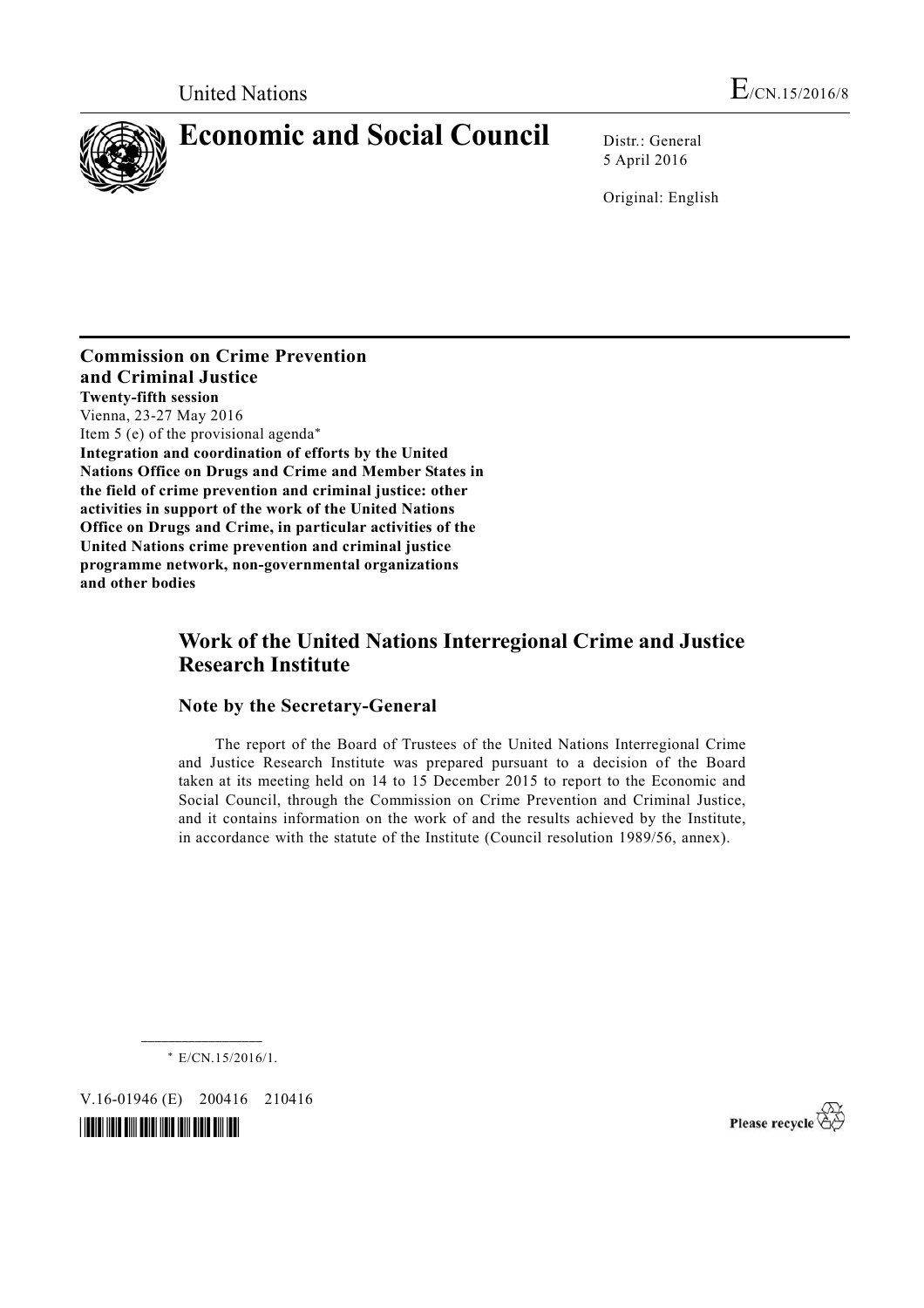# **Results achieved by the United Nations Interregional Crime and Justice Research Institute**

#### **Report of the Board of Trustees**

## **I. Introduction**

1. The United Nations Interregional Crime and Justice Research Institute (UNICRI) operates as a nimble, rapidly responding organization that addresses the needs of the international community, working within the broad scope of its mandate to formulate and implement improved policies in the field of crime prevention and control. The Institute is uniquely positioned to produce research findings that are action-oriented and produce outcomes that inform the training and education of practitioners and scholars and build a knowledge base for future research and policy development and implementation. UNICRI serves as a platform for consultation and cooperation by acting as an honest broker between partners, including Member States, local governments, international organizations, private entities, research institutions, non-governmental organizations and civil society, in designing a common approach to addressing shared challenges. The work undertaken by the Institute is funded exclusively from voluntary contributions.

2. UNICRI promotes, coordinates and conducts research and collaborates with Member States by supporting and organizing field activities with the aim of establishing a reliable information base, and building technical assistance capacity on issues of social concern, including emerging and often transnational forms of crime. The Institute identifies appropriate strategies, policies and instruments for crime prevention and control so as to contribute to socioeconomic development, increased security and the protection of human rights, by designing practical models and systems aimed at providing support for policy formulation, implementation and evaluation.

3. UNICRI was established pursuant to Economic and Social Council resolution 1086 B (XXXIX) of 1965. The Institute is governed by its Board of Trustees, who contribute by giving strategic direction and setting priorities. The Board reports periodically to the Council through the Commission on Crime Prevention and Criminal Justice.

4. The Report of the Board of Trustees summarizes the work completed during 2015 by UNICRI that has led to the implementation of improved policies. The work of UNICRI, presented in this report, in addition to an introduction and a concluding section on the management of UNICRI, is organized in the following four thematic areas:

- (a) Security governance and counter-terrorism;
- (b) Crime and justice;
- (c) Training and advanced education;
- (d) Knowledge collection, exchange and dissemination.

5. UNICRI employs a broad range of methods to achieve its goals, including using rigorous social science research methods; developing effective educational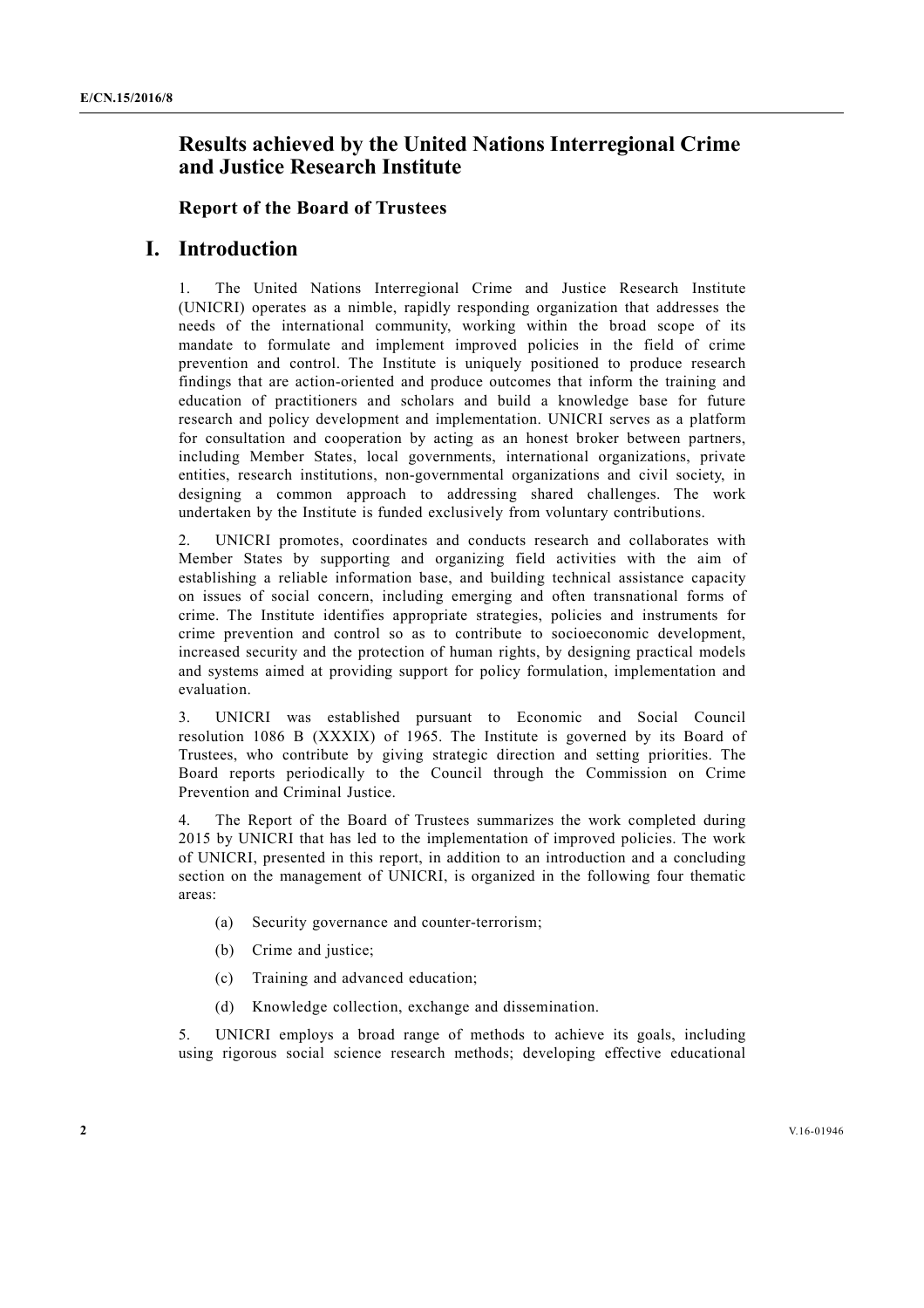and training pedagogies; developing and sharing good practices, guidelines, handbooks and educational materials; creating online platforms and databases for information-sharing; assisting Member States in developing national action plans; facilitating partnerships between diverse stakeholders; and creating an environment conducive to cooperation that fosters development. The key to the effectiveness of UNICRI is the development of strong relationships with a wide range of partners, based on honesty, transparency and openness as a way to develop policies that can be implemented to bring about positive change.

## **II. Security governance and counter-terrorism**

6. The objective of the activities of UNICRI in the area of security governance and counter-terrorism is to increase security by supporting Member States to improve policies to counter emerging security threats and the appeal of terrorism.

## **A. Chemical, biological, radiological and nuclear risk mitigation and security governance**

#### **1. The European Union Centres of Excellence on Chemical, Biological, Radiological and Nuclear Risk Mitigation**

7. The criminal use of chemical, biological, radiological and nuclear materials pose a critical threat to peace, safety, security and development, as reflected in a number of instruments and resolutions. Since 2010, the Institute has been establishing centres of excellence, an initiative of the European Union to mitigate criminal, accidental and natural risks related to chemical, biological, radiological and nuclear materials. These risks are addressed through a comprehensive approach covering legal, scientific, enforcement and technical issues and by increasing local ownership, local expertise and long-term sustainability.

8. The initiative, under the lead of the European Commission and the European External Action Service, relies on the technical support of relevant international and regional organizations, the European Union member States and other stakeholders. The initiative is implemented in eight regions of the world, namely: the African Atlantic façade; Central Asia; East and Central Africa; the Middle East; the countries of the Gulf Cooperation Council; North Africa and the Sahel; South-East Asia; and South-Eastern and Eastern Europe.

9. In 2015, the number of partner countries for the centres of excellence increased, with three new countries (Burkina Faso, Qatar and Saudi Arabia), reaching 52 countries. Additionally, the Central Asia Regional Secretariat was opened in Tashkent, and a memorandum of understanding was signed with Algeria resulting in the opening of the North Africa and the Sahel Regional Secretariat in Algiers. UNICRI is now present in all regions to promote close cooperation and coordination among the partner countries, facilitate the implementation of activities and support countries with the development of their action plans on national chemical, biological, radiological and nuclear risks.

10. Georgia approved an action-oriented comprehensive assessment of national risks posed by chemical, biological, radiological and nuclear materials. Georgia is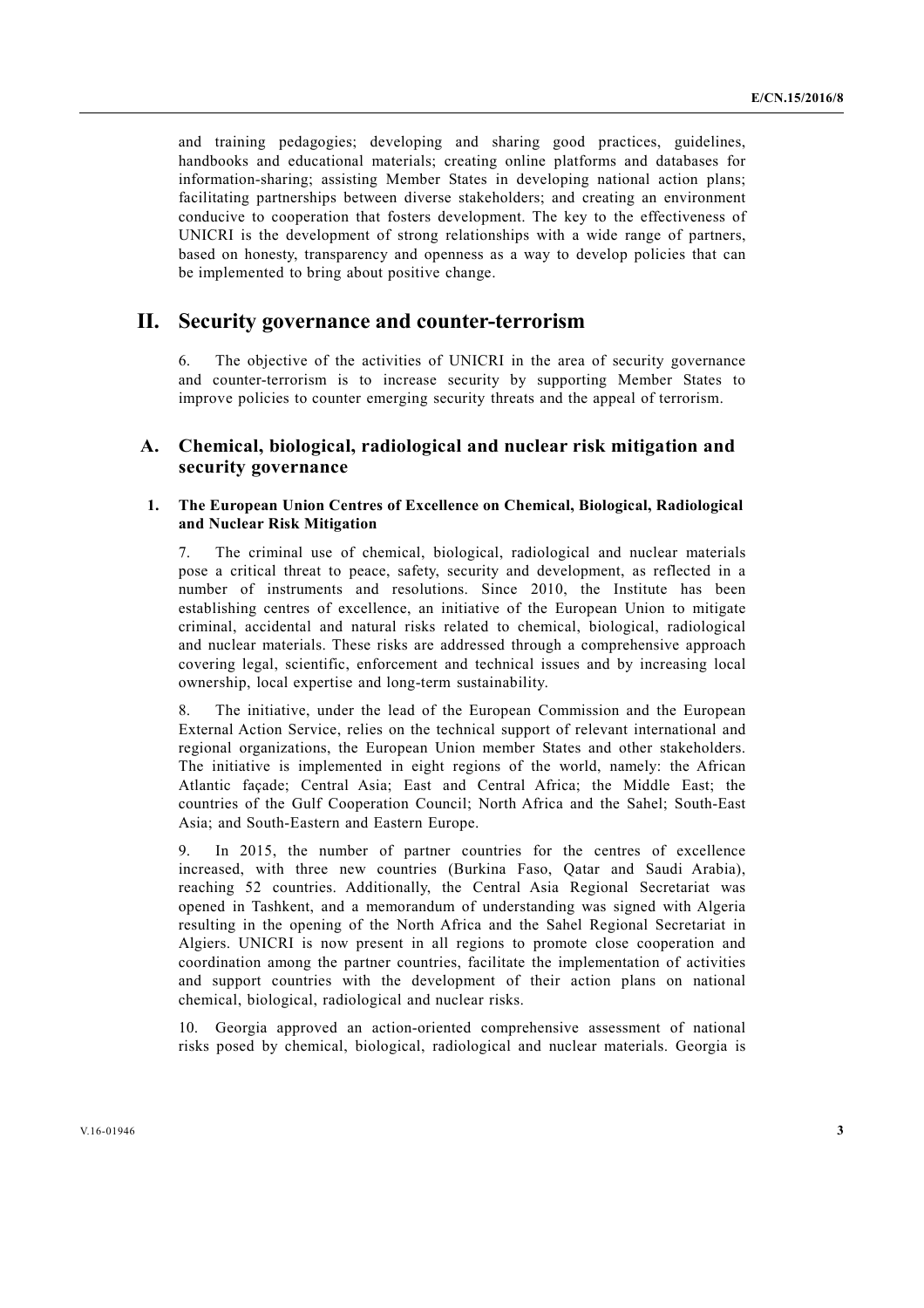the first centre of excellence partner country to have officially adopted a national action plan to counter the risks posed by those materials. The adoption of the plan has provided a basis for implementation.

11. National action plans for chemical, biological, radiological and nuclear risk mitigation were finalized by Brunei Darussalam, Cambodia, Côte d'Ivoire, Kenya, Morocco, Myanmar, the Philippines and Serbia. The Democratic Republic of the Congo, Lebanon, Montenegro, Senegal, Seychelles, Tajikistan and Uganda have started the preparation of their national action plans.

12. In collaboration with 57 implementing agencies from 30 countries, UNICRI completed the implementation of 19 projects for the benefit of 44 countries in awareness-raising, knowledge development and technical support, addressing regional needs in the areas of protection of chemical, biological, radiological and nuclear material/facilities and infrastructures; border control/border monitoring; illicit trafficking; chemical, biological, radiological and nuclear waste management; first response; public health impact mitigation; and post incident recovery. They provided equipment and produced a wealth of educational material, tools and analyses.

13. The initiative has produced the following concrete outcomes:

 (a) Adoption of the Strategic Trade Management Act of the Philippines in November 2015, a result of the comprehensive assessment of legislation on chemical, biological, radiological and nuclear risks and strategic trade;

 (b) Commitment from 15 countries to establish a more effective mechanism for monitoring import/export of dual-use chemical, biological, radiological and nuclear material;

 (c) Awareness of biosafety, biosecurity and bio-risk management at laboratories of hospitals and research facilities increased in 22 countries;

 (d) Development of local capacity for knowledge dissemination. The projects reached out to 410 professionals and supported the establishment of a linking mechanism to enable rapid screening and response, in case of biological threat, in laboratories in the Philippines;

 (e) Development of education material utilized for laboratory biosafety, biosecurity and bio-risk management, and on the dual-use of biotechnology. In addition, there are now three online platforms that can facilitate learning on topics specifically related to chemical, biological, radiological and nuclear risk mitigation;

 (f) Development of specific tools, such as software for assessing risks from malicious chemical, biological, radiological and nuclear events from multiple perspectives and a database application for registering infectious biological agents in laboratories. Furthermore, handbooks and guidelines have been produced for specific professional audiences.

#### **2. Strengthening biosafety and biosecurity capabilities in southern Caucasus and Central Asian countries**

14. UNICRI completed the implementation of 9 of the 12 projects funded under the European Commission's programme on biosafety and biosecurity, which seeks to improve the conditions in the targeted countries in the southern Caucasus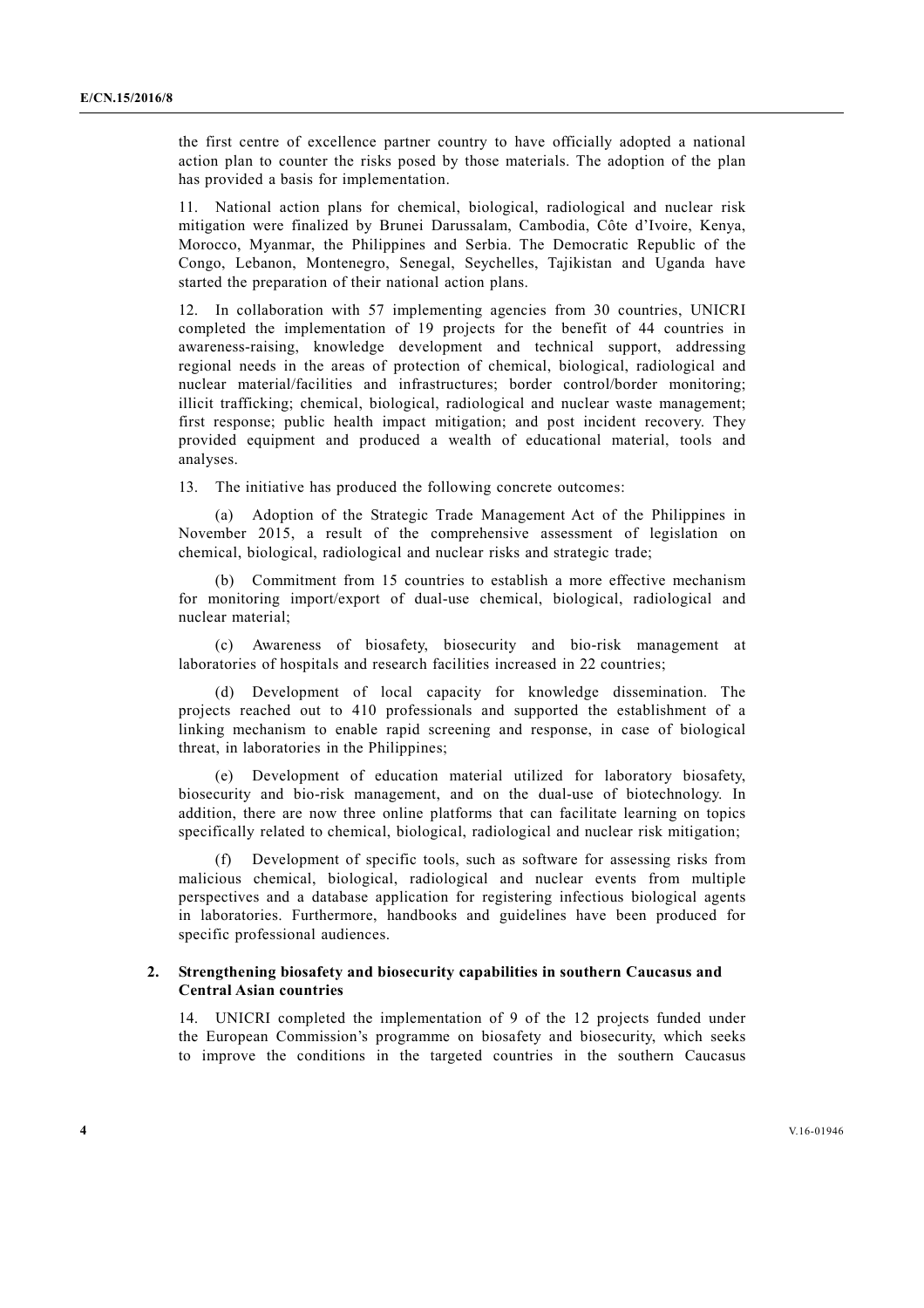(Armenia, Azerbaijan and Georgia) and Central Asian countries (Tajikistan and Uzbekistan) by addressing needs of selected key institutes through tailor-made projects.

15. The implemented projects have built the capacities and developed the knowledge of the selected institutes in terms of biosafety and biosecurity. This has been achieved through the reconstruction and upgrading of the infrastructure of three laboratories and the purchase of and training on the use of equipment for seven institutes in Armenia, Georgia and Tajikistan. In addition, 15 technical training sessions or workshops were carried out on a diverse range of topics related to biosafety and biosecurity in Armenia, Georgia and Tajikistan; one international conference was organized in Georgia; and five institutes fostered relations and the exchange of best practices with partner institutes in the United States of America and Europe.

#### **3. Putting on the international agenda chemical, biological, radiological and nuclear risks and security implications related to research innovations**

16. In 2015, UNICRI promoted national action plans and began raising awareness of the current and likely future capabilities of artificial intelligence and autonomous robotics at the international level. In October, the Permanent Mission of Georgia, in cooperation with UNICRI, organized a side event of the General Assembly entitled "Chemical, biological, radiological and nuclear national action plans: rising to the challenges of international security and the emergence of artificial intelligence".

17. Similarly, to raise awareness, the Permanent Mission of the Philippines to the United Nations, in cooperation with UNICRI, organized a side event<sup>1</sup> at the Meeting of the States Parties to the Convention on the Prohibition of the Development, Production and Stockpiling of Bacteriological (Biological) and Toxin Weapons and on Their Destruction, held in December 2015.

## **B. Prevention of and countering violent extremism and rehabilitation of violent extremist offenders**

18. The objective of UNICRI activity in the area of prevention of and countering violent extremism and rehabilitation of violent extremist offenders is to provide Member States with actionable knowledge to strengthen national capacity to identify innovative means to prevent and counter the appeal of terrorism and recruitment, as well as to rehabilitate violent extremist offenders. Although the broad field of violent extremism has received considerable attention, very little has been empirically tested. Most of the work by UNICRI in this field is cutting edge and involves pilot tests.

#### **1. Countering radicalization and violent extremism**

19. In September 2015, UNICRI launched a new pilot project to counter radicalization and violent extremism in the Sahel/Maghreb region, funded by the European Union. This pilot project will integrate international, regional and local

<sup>1</sup> Entitled "Putting biosafety and biosecurity under the microscope: elements for an international approach to reinforce capabilities and address future risks".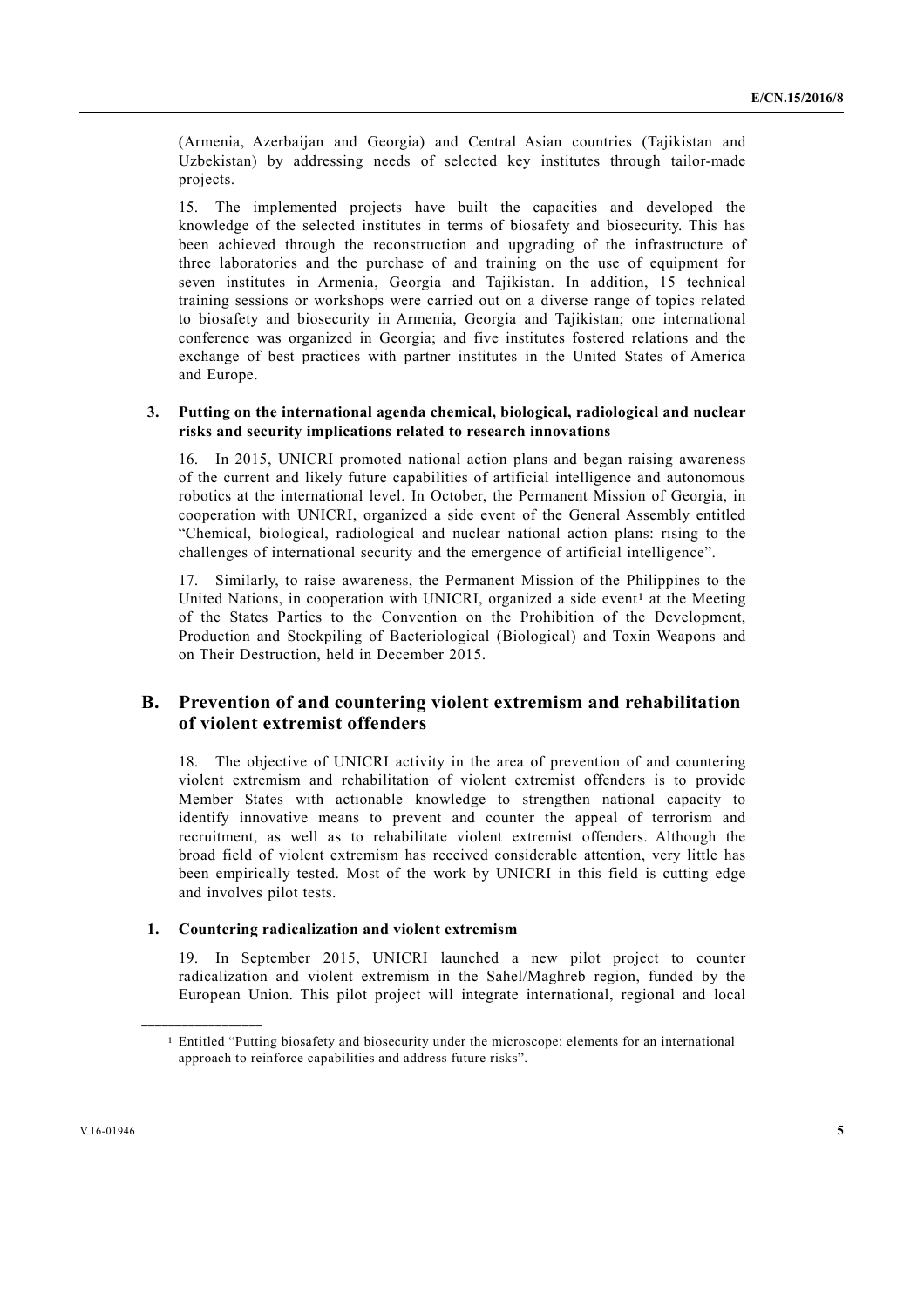resources to support the countries of the region in countering the growing threat of violent extremism, and requires a multidisciplinary approach.

20. The pilot project will test and evaluate innovative initiatives through the involvement of civil society actors, based on the theory that such actors enjoy grassroots support, and will make available key assets to limit the influence of violent extremist ideology, challenging the narratives of extremists by offering positive alternatives to violence. Non-governmental organizations, the media, cultural associations and women's and youth organizations will be the primary partners in the implementation of the activities.

21. This project will combine the European Union Counter-Terrorism Strategy, the European Union Strategy for Combating Radicalization and Recruitment to Terrorism, the European Union Strategy for Security and Development in the Sahel and the United Nations Global Counter-Terrorism Strategy. It will develop a unified approach by involving national, regional, and international actors, international experts and the national competent authorities in the countries involved.

#### **2. Rehabilitation and reintegration of violent extremist offenders**

22. UNICRI has been at the forefront of responding to the needs of programme development in the area of rehabilitation and reintegration of violent extremist offenders, and the Institute plays a key role in supporting Member States in incorporating the generalized good practices identified in the Global Counterterrorism Forum (GCTF) Rome Memorandum on Good Practices for the Rehabilitation and Reintegration of Violent Extremist Offenders, which specifically addresses the rehabilitation needs of incarcerated violent extremists, into national policies that integrate cultural, sociological and context-specific considerations and draw on the expertise of all relevant stakeholders, including State agencies and civil society organizations.

23. UNICRI has been working with one Member State to support the development and implementation of a rehabilitation and reintegration programme for violent extremist offenders, and to design a risk assessment tool for violent extremist offenders in prison. The tool, developed in close coordination with national experts and relevant authorities, is expected to be finalized by mid-2016. Preparatory work for implementation included a workshop2 for the corrections staff.

24. UNICRI has an ongoing discussion with multidisciplinary groups, including prison officials, academics, religious professionals, civil society and other agencies, to determine the programme components necessary to design, develop and implement disengagement, rehabilitation and reintegration programmes for violent extremist offenders in prison settings in various cultures.

#### **3. Responding to the threat of returning foreign terrorist fighters**

25. In 2015, UNICRI laid the foundation for the regional exchange of experiences, best practices and information with regard to the threat posed by returning foreign terrorist fighters, and the existing responses implemented to date through practical application-oriented workshops, such as tabletop exercises, in line with the

<sup>2</sup> Entitled "Rome Memorandum on Good Practices for the Rehabilitation and Reintegration of Violent Extremist Offenders", conducted in November 2015.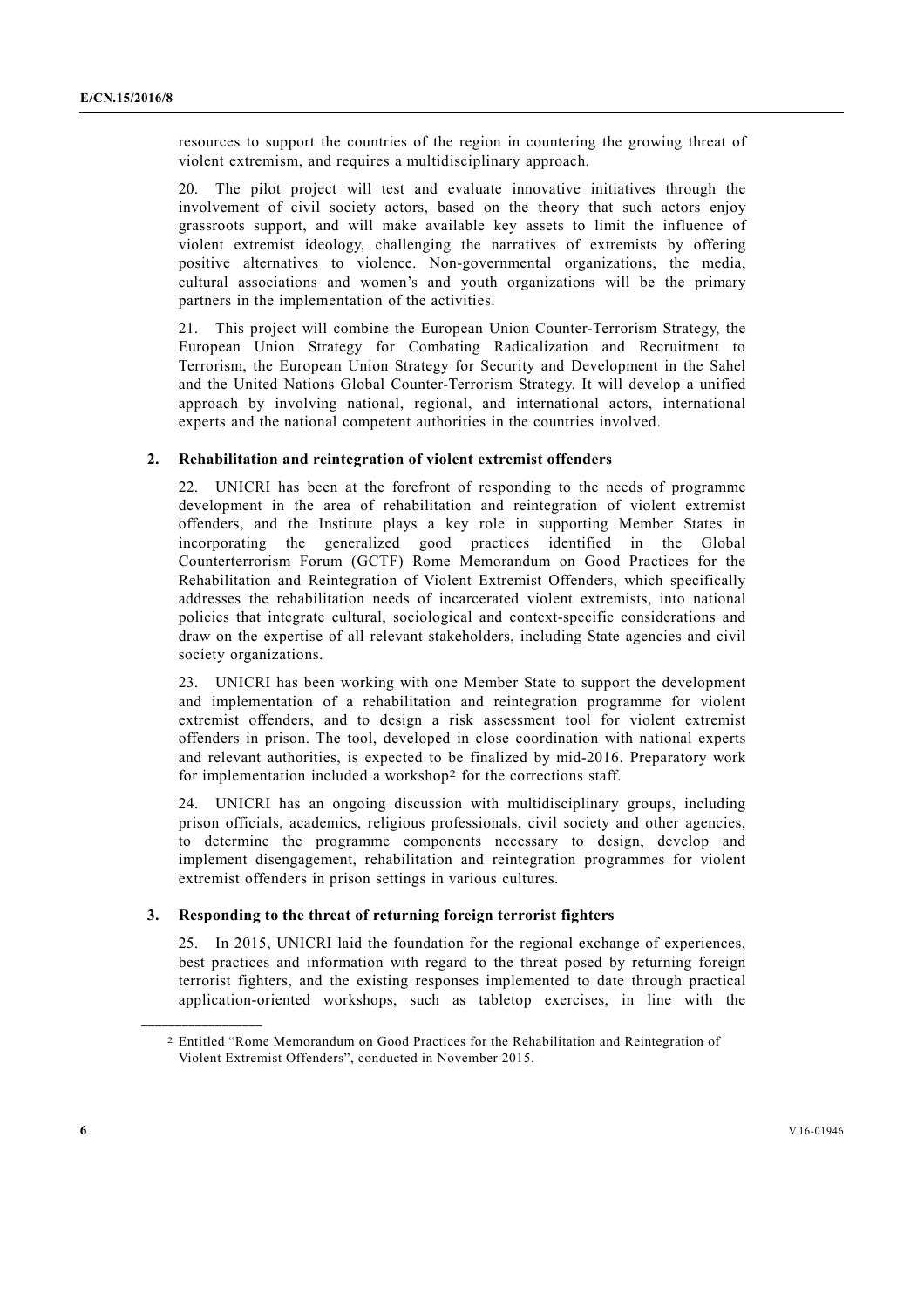recommendations that emerged from the UNICRI-GCTF expert workshop in 2014.3 This platform supports Member States in analysing such threats, assessing existing responses and both designing and implementing effective rehabilitation and reintegration programmes for returning foreign terrorist fighters, which effectively engage key actors such as families, civil society and the full range of government entities.

#### **4. Juvenile justice in a counter-terrorism context**

26. UNICRI is supporting the adoption of evidence-based policies in counterterrorism in the light of international and national juvenile justice standards through research and through a pilot project aimed at developing a model diversion programme for first-time juvenile offenders identified as being involved in violent extremist or terrorist activities. Anti-terrorist legislation and law enforcement measures have not given sufficient consideration to the fact that some of the suspected or alleged offenders are under the age of 18. Vulnerability of children and juveniles shall be considered when developing counter-terrorism policies and legislation seeking to integrate international standards of juvenile justice into national counter-terrorism frameworks.

27. To support the work of the GCTF working group on the criminal justice sector and the rule of law, UNICRI presented an overview of the rules, regulations, standards, jurisprudence and administrative practices concerning children and juveniles in counter-terrorism contexts, both at the international level and in a sample of countries of different legal traditions (e.g., common law, civil law and Islamic law), as well as research conclusions and recommendations to be discussed by GCTF in view of the preparation of guidelines, good practices and a memorandum on juvenile justice in a counter-terrorism context at a meeting jointly organized with the International Institute for Justice and the Rule of Law and Switzerland.

## **C. Security during major events and public-private partnerships for the protection of vulnerable targets**

28. In furtherance of previous work supported by Economic and Social Council resolution 2006/28, in which the Council invited UNICRI to continue and expand its work in security measures during major events, the Institute is currently working on the development of a secure electronic platform, which will include tools and good practices available to enhance support to security planners with a comprehensive repository of information.

29. UNICRI provided technical assistance and advisory services to requesting Member States in planning the security of major events, including Chile, Costa Rica, the Dominican Republic, Ireland, Lithuania, Poland and Slovakia.

<sup>3</sup> The expert workshop held in Manila in August 2015 addressed the need to share and learn from each other's experiences and knowledge, to strengthen the multilateral approach and to successfully frame the strategy to counter this phenomenon as part of the wider stabilization efforts in conflict-affected situations.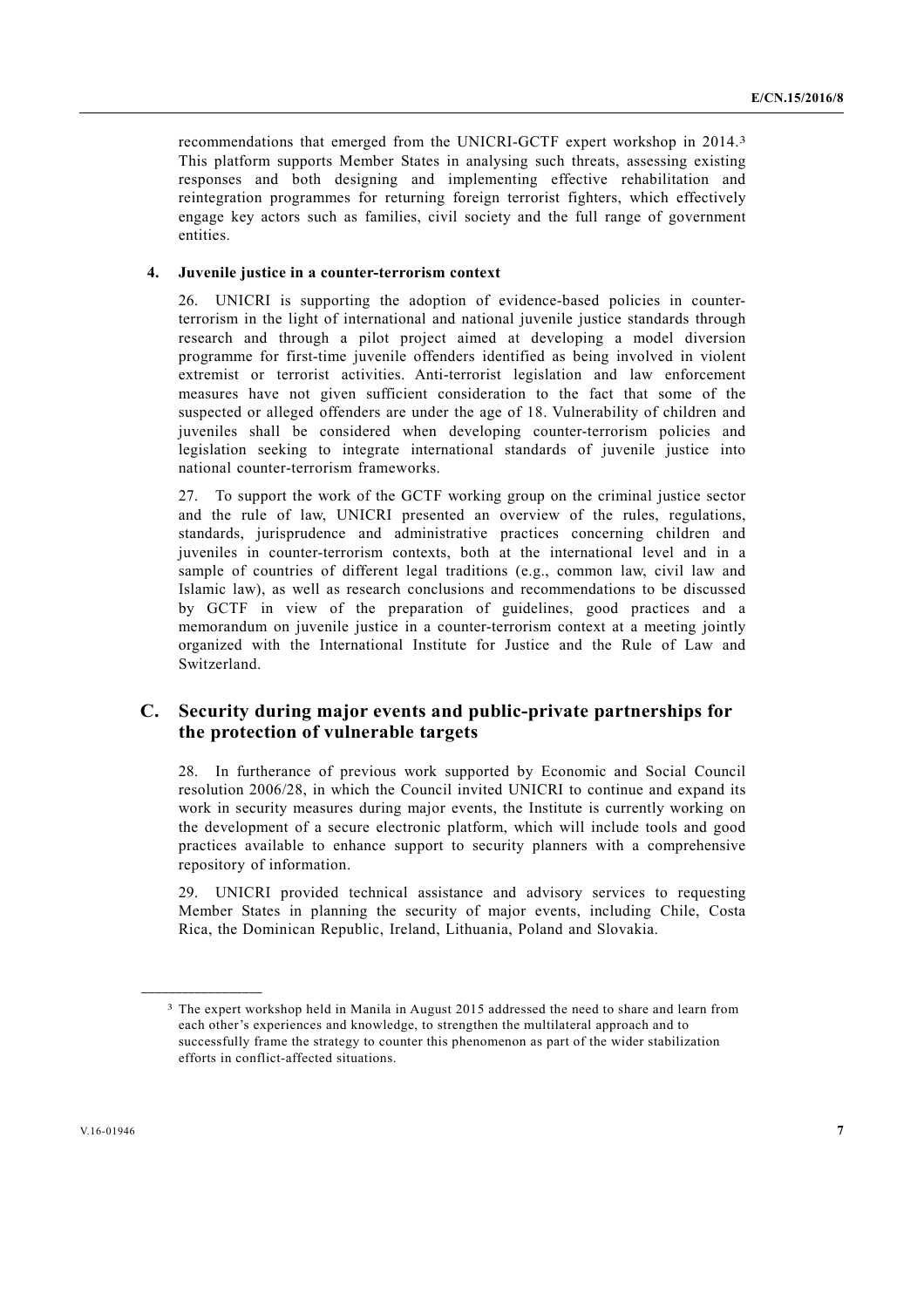30. UNICRI is implementing the initiative "Protecting major events to foster crime prevention strategies in the Americas" in cooperation with the Organization of American States. The initiative provides training and advisory services to security planners in preparation for major events to be hosted in the Americas.

#### **Public-private partnerships for the protection of vulnerable targets**

31. The work of UNICRI is founded on the assumption that while responsibility for security lies with State authorities, the protection of the multitude of vulnerable targets all around the world requires the active participation of the business community and civil society. Most UNICRI activities include partnerships, many of which are public-private partnerships. For example, UNICRI provided technical assistance and advisory services to the National Cybersecurity Centre in Portugal, making public and private entities more resilient to cyberattacks.

#### **D. New initiatives in security governance and counter-terrorism**

32. The Board of Trustees of UNICRI acknowledges the importance of cuttingedge programming and encouraged UNICRI to focus on new areas of crime for future initiatives. Additionally, the Board recognizes the importance of disseminating cutting-edge knowledge. The following examples demonstrate the work of UNICRI in new fields of crime.

#### **1. Artificial intelligence and robotics has potentially far-reaching implications**

33. UNICRI explored addressing security gaps and vulnerabilities derived from the duality of new technologies and promoting a comprehensive understanding to ensure responsible development to mitigate potential future exploitation and misuse by criminal and terrorist groups. Given the potential value of autonomous systems as delivery mechanisms and relying on its expertise in the field of mitigation of chemical, biological, radiological and nuclear risks, UNICRI is exploring the risks raised by present day and potential future artificial intelligence and robotics technologies as a means of providing a strong knowledge base for dissemination to interested stakeholders and beneficiaries.

#### **2. Emerging technologies and the Chemical Weapons Convention: autonomous systems and artificial intelligence**

34. In November 2015, UNICRI and the Organisation for the Prohibition of Chemical Weapons and the Hague Security Delta co-organized a side event in The Hague and briefed the participants of the twentieth session of the Conference of the States Parties to the Convention on the Prohibition of the Development, Production, Stockpiling and Use of Chemical Weapons and on Their Destruction on past, present and likely future developments in robotics and the technological trend towards increasingly autonomous systems. Participating experts discussed benefits and vulnerabilities derived from technological advancements, with a view to sharing best practices and information relevant to counter these emerging threats.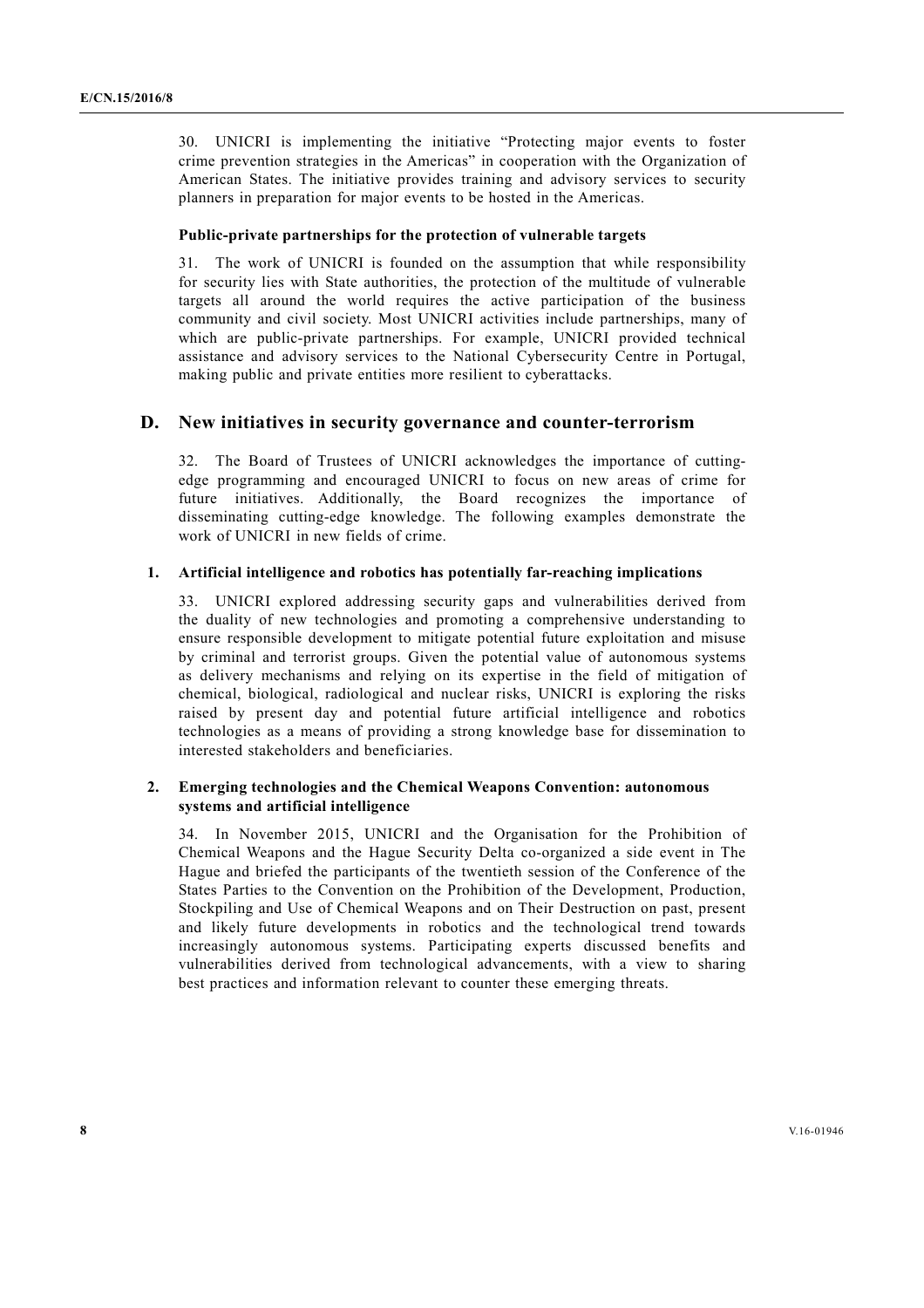#### **3. Community-oriented policing**

35. Community-oriented policing continues to emerge as a critical strategy in the fight against crime. The objective of the programme on community-oriented policing is to promote the adoption of community-oriented policing approaches to prevent crime and violent extremism through community engagement and partnerships, by building trust and sharing information in order to identify, hinder and address crime and the spread of terrorist ideologies and behaviours prior to the occurrence of violence.

36. UNICRI in partnership with the United Nations Office on Drugs and Crime (UNODC) organized the expert meeting on community policing to enhance urban security, held in Turin, Italy, in November 2015, in order to identify characteristics and promising practices with regard to community-oriented policing in Member States around the world and thus develop a strategy for implementing communityoriented policing policies. Given the increasing interest of Member States in setting up national community-oriented policing programmes, UNICRI, UNODC, and other partners, in consultation with national and international experts, will develop a comprehensive technical guidance and training tool, respectively, to support States that are introducing community-oriented and proactive policing with a view to preventing crime, reducing the fear of crime and involving members of the community to enhance safety and security.

#### **4. The United Nations Interregional Crime and Justice Research Institute at the United Nations Congress on Crime Prevention and Criminal Justice, held in Doha, Qatar, on 12-19 April 2015**

37. Venues, such as the United Nations congresses on crime prevention and criminal justice, provide an impactful way of disseminating knowledge. One of the sessions conducted by UNICRI at the Thirteenth Crime Congress considered the unprecedented acceleration in the development of new technologies and the threats associated with such advancements. UNICRI focused on a range of technologies in its field of work, including chemical, biological, radiological and nuclear materials; biotechnology; big data; and autonomous robotics.

38. A second session conducted by UNICRI discussed the challenges posed by returning foreign terrorist fighters and focused on the rehabilitation of violent extremist offenders in prisons as prison can provide a conducive environment for convicted terrorists to network, compare and exchange tactics, radicalize, recruit new members and set up outside command and control operations. As most detained extremists will eventually be released, it is crucial to find mechanisms to stimulate disengagement from violence.

## **III. Crime and justice**

39. The objective of the Institute's activities in the thematic area of crime and justice is to support efforts by Member States to effectively prevent and respond to organized crime in its different forms through the implementation of researchinformed policies and information-sharing among stakeholders and beneficiaries. UNICRI has extended the scope of its activities to new and emerging threats as a means to combat ever-evolving organized crime. The Institute views as a priority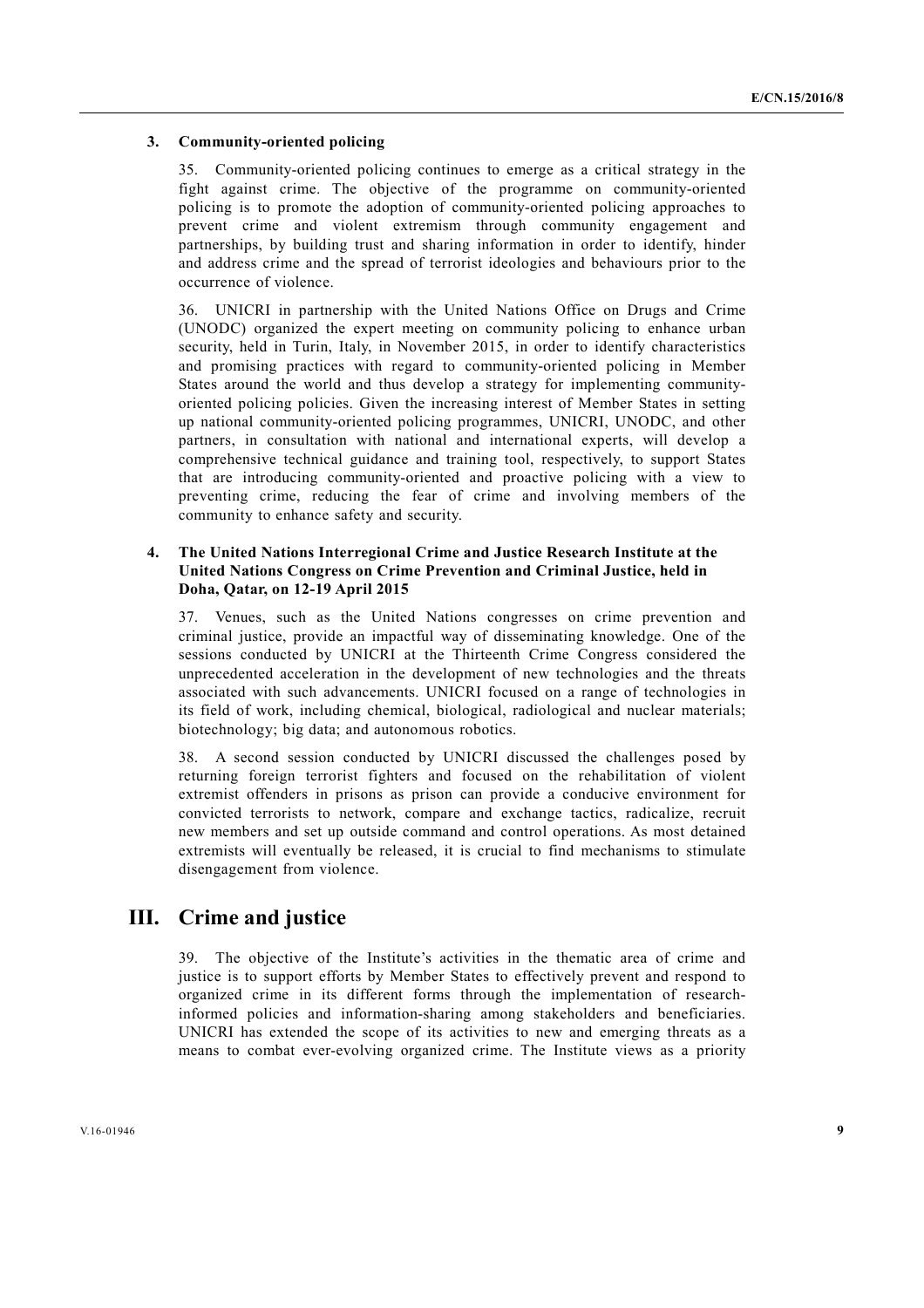the early detection of crimes, particularly in preventing their further expansion and as a means of identifying appropriate and innovative responses.

#### **A. Combating organized crime and illicit proceeds**

#### **1. Support to countries of North Africa in asset recovery**

40. Countries of North Africa drafted new laws as a result of the innovative approach of UNICRI focusing on non-penal-based confiscation of illicit assets, along with technical and legal advice which encouraged States to apply the United Nations Convention against Corruption, as well as other principles of international law, to more effectively recapture stolen illicit assets. Through its project office in Brussels, UNICRI has launched a project funded by the European Union aimed at supporting Governments, in particular of Egypt, Libya and Tunisia, in recovering stolen assets. The project will continue into 2017 while implementation of the new laws is supported.

#### **2. International strategy to prevent and combat illicit trafficking in precious metals and the linkages between trafficking of precious metals and transnational organized crimes**

41. International illicit trafficking in precious metals has become a significant source of financing for organized criminal groups which exploit loopholes in national legislation and international trade. With the support of the Government of South Africa, UNICRI initiated a study on the possible links between transnational organized crime, other activities and illicit trafficking in precious metals; the study will also assess good practices and lessons learned to prevent and counter the phenomenon.4

42. In the course of the study, UNICRI has identified common trends, existing good practices, loopholes and challenges to be addressed, in partnership with an international network of key stakeholders including Member States' governmental entities, leading companies involved in the production, processing and trade of precious metals, international organizations and other relevant actors, stakeholders meetings and consultations are being held in order to design new policies to better address these issues.

#### **3. Countering emerging threats and challenges of transnational organized crime in view of regional integration**

43. UNICRI, in partnership with the Thailand Institute of Justice, initiated a study on countering emerging threats and challenges of transnational organized crime from Thailand's perspective in the context of the Association of Southeast Asian Nations (ASEAN) community. The purpose of the research is to assess how Thailand, in the context of its regional integration into the ASEAN Economic Community, is preparing to address the challenges posed by transnational organized crime to justice, security and development.

<sup>4</sup> It is expected that the study will be made available to the Commission on Crime Prevention and Criminal Justice at its twenty-fifth session in the form of a conference room paper.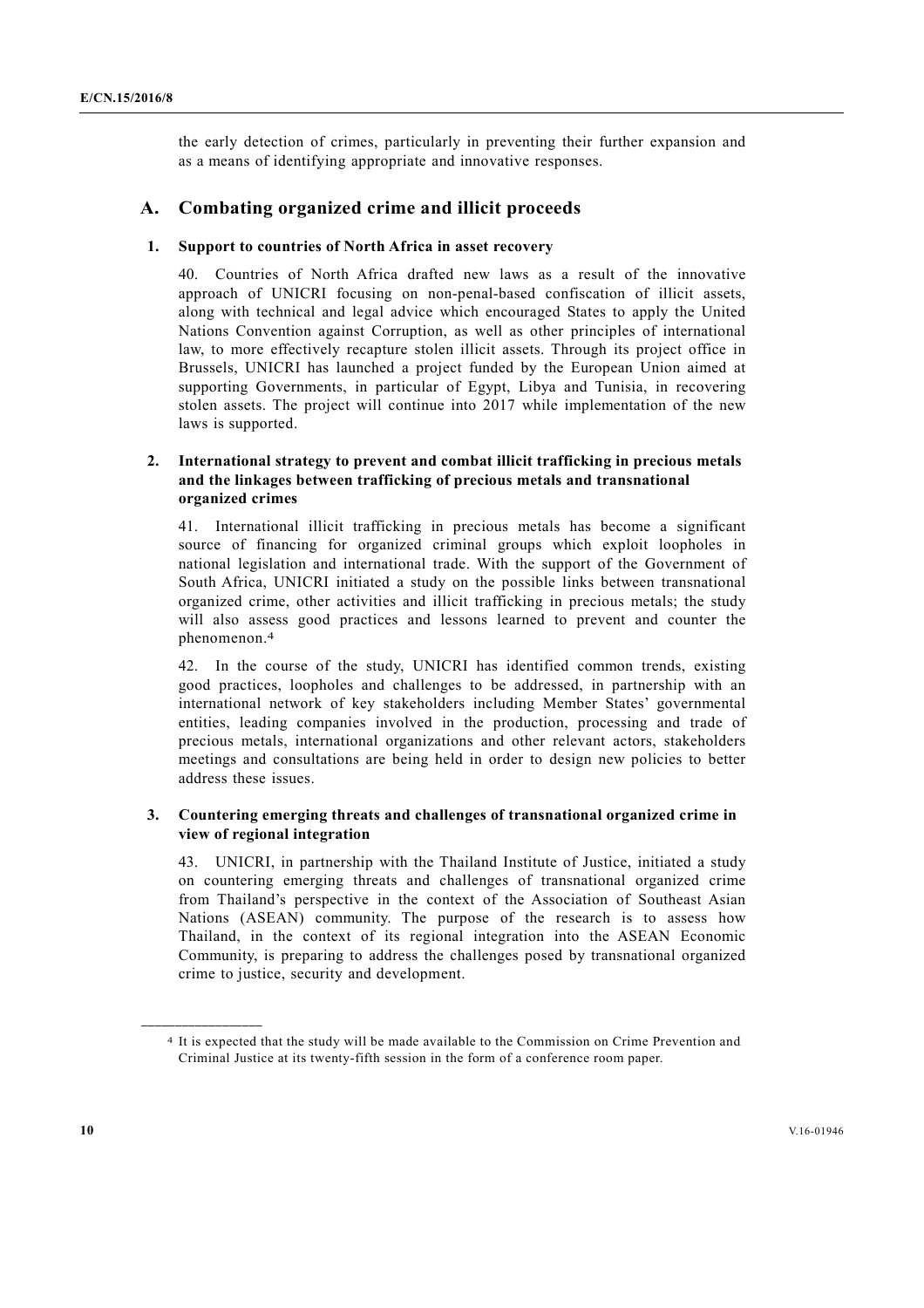44. The outcome of the research, expected to be published in 2016, will serve to inform interested stakeholders in Thailand and the wider ASEAN region faced with similar challenges, to develop future, more comprehensive strategies to cater for their needs as a means of better addressing transnational organized crime.

#### **4. Organized crime and illicit trafficking**

45. An international environmental scanning system, Early Pursuit against Organized Crime Using Environmental Scanning, the Law and Intelligence Systems (ePOOLICE), to counter criminal networks, was developed, along with a training manual for operators by a consortium including UNICRI working alongside law enforcement and academic experts in the ePOOLICE project, funded by the European Commission.

46. In an effort to detect crimes at an early stage, the ePOOLICE tool provides a systematic overview of the surrounding environment to better assess and anticipate an emerging crime by monitoring the environment and capturing in real-time relevant information from heterogeneous sources, including law enforcement analysis reports, governmental information, the Internet and social media.

## **B. Counterfeiting**

47. Counterfeiting, perceived as a victimless crime, can offer a highly favourable ratio of potential profits to assumed risks compared with other criminal activities such as drug trafficking. Transnational criminal groups are increasingly involved in counterfeiting. This illicit activity, which has grown to unprecedented proportions, is usually linked to other criminal activities such as fraud, customs and excise contraventions, tax evasion, money-laundering and several forms of illicit trade and trafficking.

#### **1. Initiatives to strengthen the fight against falsified medicines: pilot project in Uganda**

48. A better understanding of the situation of falsified medicines in Uganda was achieved through a pilot project implemented by UNICRI in cooperation with the International Development Law Organization and the O'Neill Institute for National and Global Health Law, with funding from the World Bank. The project assessed the regulatory and legislative framework in Uganda with a view to proposing ways to improve effective action by the country to counter the phenomenon. The assessment report includes a draft national strategy tailored to the country, with a view to supporting the enhancement of measures against the falsification of medicines.

#### **2. Analysis of the reinvestment of illicit capitals in the legal economy**

49. A research project was initiated in June 2013, in cooperation with the United States Department of State, to analyse the ways in which organized criminal groups reinvest illicit proceeds in the legal economy. Results are expected in April 2016.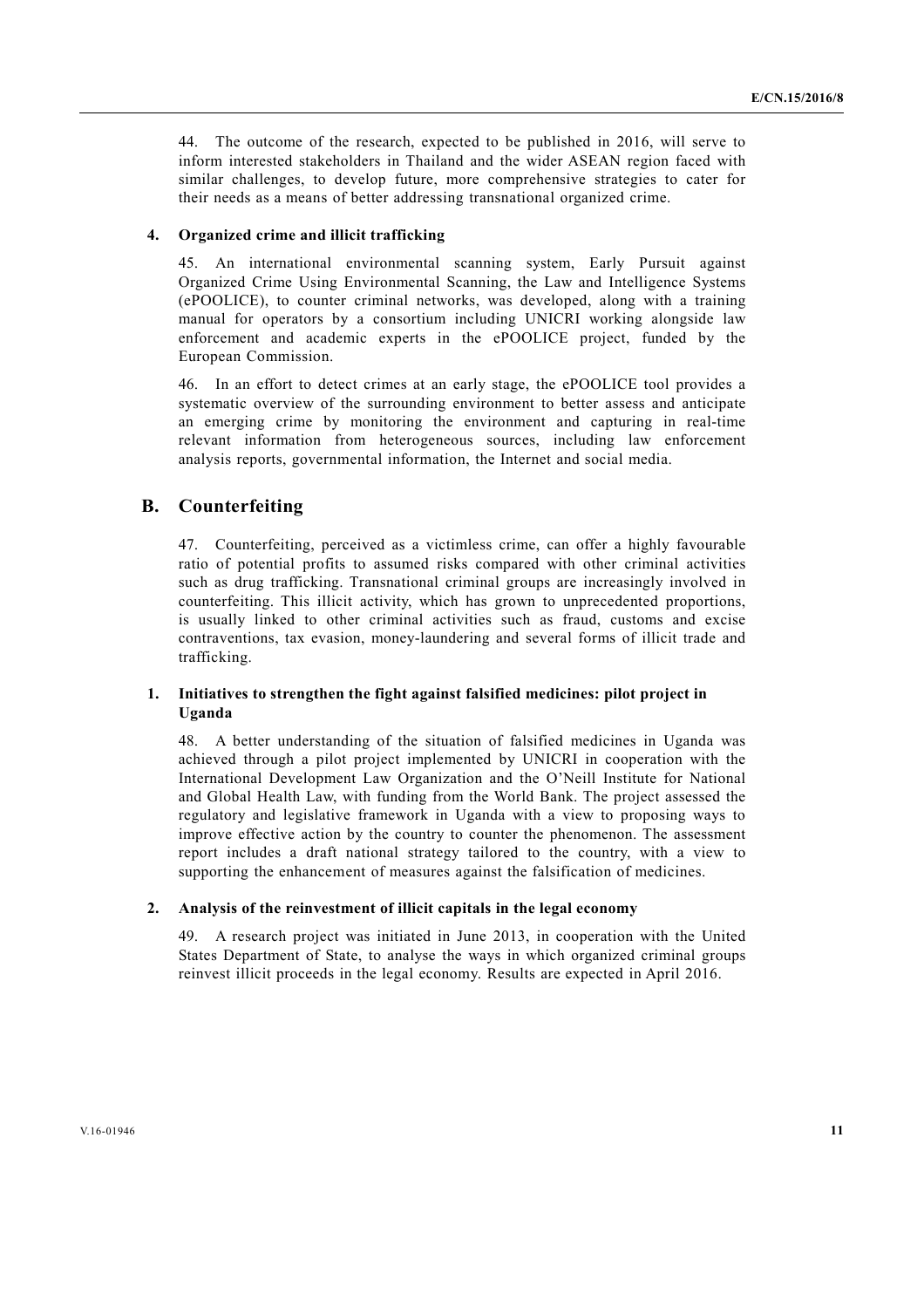#### **3. Partnership with the private sector: using anti-counterfeiting technology**

50. Research revealed that substantial funds were being diverted from legitimate taxation given that counterfeit goods and the related transactions are not subject to taxation. When Governments employed the use of anti-counterfeiting technologies, significant additional amounts of tax revenue were collected compared with previous years. Additionally, anti-counterfeiting technologies secure the legitimate supply chain of products, ensuring that legitimate products, such as medication, arrive at their intended destination.

51. The final report, *Ensuring Supply Chain Security: The Role of Anti-Counterfeiting Technologies*, focused on the role of anti-counterfeiting technologies in increasing safety for Governments and citizens. Focusing on several product categories (including medicines, wines, tobacco, mineral water, dairy products, soap, electrical switches, gas and oil, among many others), in different geographical areas, the research analysed Governments' approaches to anti-counterfeiting technologies.

#### **4. Anti-counterfeiting technologies workshop: protecting intellectual property and economic development**

52. In line with its strategy to share information and best practices, in September 2015, at Expo Venice, Italy, UNICRI jointly organized, with the World Bank, the Italian Ministry of Economic Development and the Association of Italian Joint Stock Companies (Assonime), a workshop on anti-counterfeiting technologies focusing on the positive impact of anti-counterfeiting technologies on the protection of intellectual property rights, economic development, the increased collection of tax revenue, the protection of legitimate trade and the fight against organized crime.

#### **5. Counterfeiting in the food and agriculture sector in the European and Mediterranean area**

53. Counterfeiting and food and agriculture fraud represent threats to consumers' health and safety, undermining trust in products and compromising the development of the industry. The results of a study containing a comparative analysis of legislative measures to tackle counterfeiting in the agriculture and food sector were discussed at Expo Milan in October 2015, at a high-level expert meeting funded by the Italian Ministry of Economic Development. Discussions centred on illustrating projects and international practices to fight against counterfeiting in the food and agriculture sector as a means of raising awareness and informing the development of policies to counter those threats.

#### **6. Exposure of Italian regions to counterfeiting: creation of a risk assessment method**

54. Within the framework of the cooperation established with the Italian Ministry of Economic Development, in 2015 UNICRI initiated a project aimed at creating a risk assessment method to measure the exposure of Italian regions to counterfeiting, leading to the creation of risk profiles, with particular reference to counterfeiting activities. It is expected that the draft instrument will be ready to be tested in three Italian regions in 2016.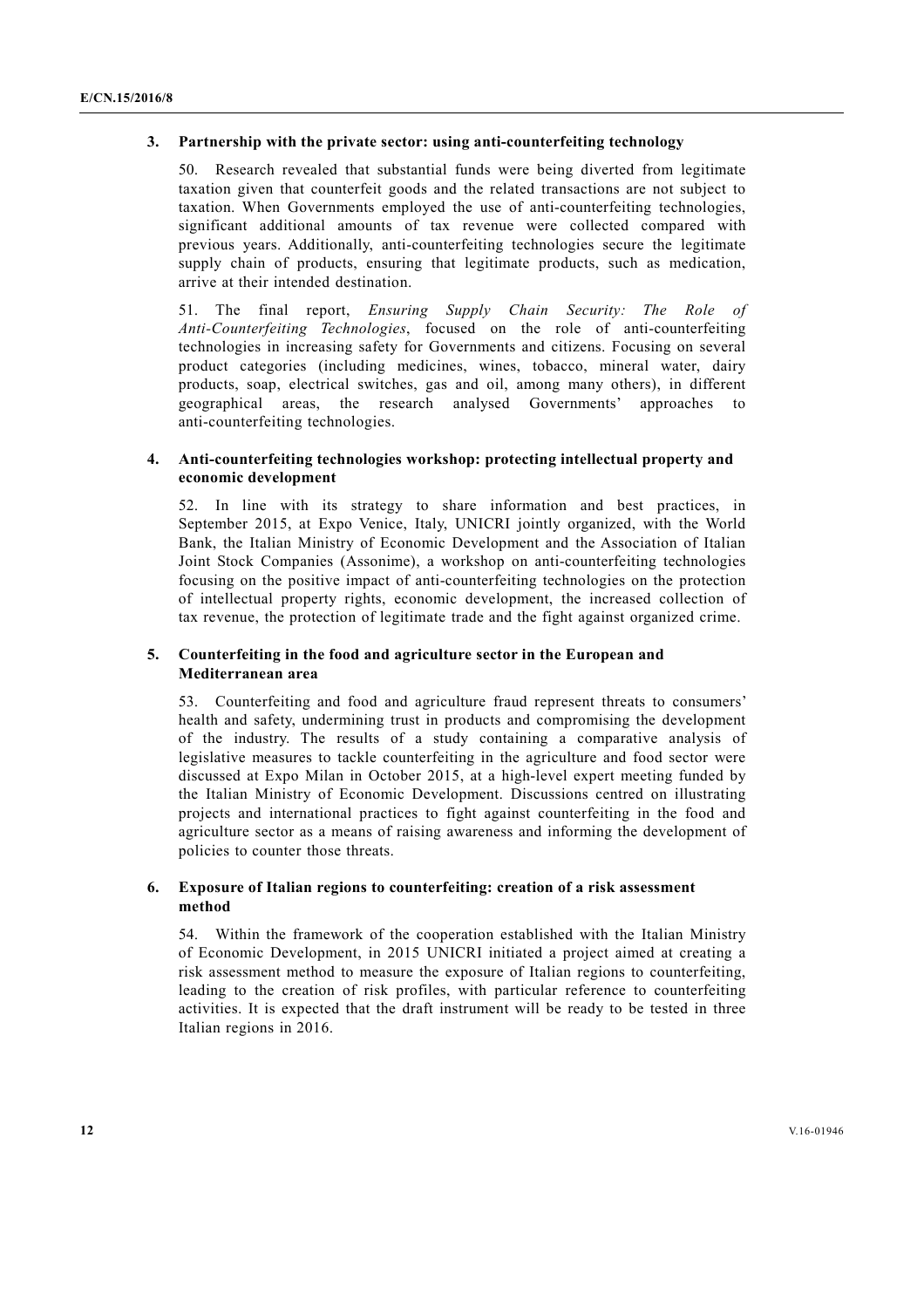## **C. Countering environmental crime**

#### **1. Securing supply chain integrity against illicit pesticides**

55. A road map to reduce the risks associated with illegal, counterfeit and substandard pesticides, and the identification of the supply chain vulnerabilities, and the actors and organized criminal groups and networks involved, along with their modus operandi, was documented in the report *Illicit Pesticides, Organized Crime and Supply Chain Integrity*. The report, based on data collected from experts, including representatives of Member States, such as members of law enforcement agencies, policymakers, customs authorities, prosecution offices and intelligence agencies, private sector representatives, and international and regional organizations, aims at deepening knowledge of current trends related to illicit pesticides, to identify and share good practices for detecting, investigating and prosecuting activities related to illegal and counterfeit pesticides and, ultimately, to improve the capabilities of law enforcement officials and prosecutors in this field.

#### **2. Trafficking and illicit disposal of toxic waste**

56. An estimation of the volume of waste in electrical and electronic equipment generated and illegally traded was reported in the findings of a recently released study. The report promoted a deep understanding of the routes and destinations of illegal shipments. UNICRI was involved in the legal and criminal assessment component of the project and contributed to the development of a set of recommendations to support the European Commission, law enforcement authorities and customs officials in countering illegal trade in waste electrical and electronic equipment in and from Europe. The consortium was led by the International Criminal Police Organization (INTERPOL) to implement the "Countering waste electrical and electronic equipment illegal trade" (CWIT) project.

57. The CWIT project assessed and identified gaps in the legal framework at the international and European levels, in particular the European Commission directives on hazardous substances in products placed on the market in Europe and their treatment. In parallel to the assessment of the typology of companies and brokers involved in the market, the CWIT consortium conducted a comprehensive study of the involvement of organized crime in the waste electrical and electronic equipment supply chain, aimed at identifying specific criminal activities and crime types associated with illegal e-waste shipments.

## **D. Cybercrime, cyberterrorism and the balancing of security with human rights**

58. Cybercrime, the use of the Internet by terrorist organizations, cyberthreats to critical infrastructure, the misuse of big data and the hacking of robotics technology are increasingly affecting all countries. While technology promotes development, counter crime and protect human rights, it also provides opportunities to facilitate criminal activities. The issue of the misuse of technology has criminal as well as ethical facets, and a harmonized approach to address these issues by balancing security concerns and human rights is sought.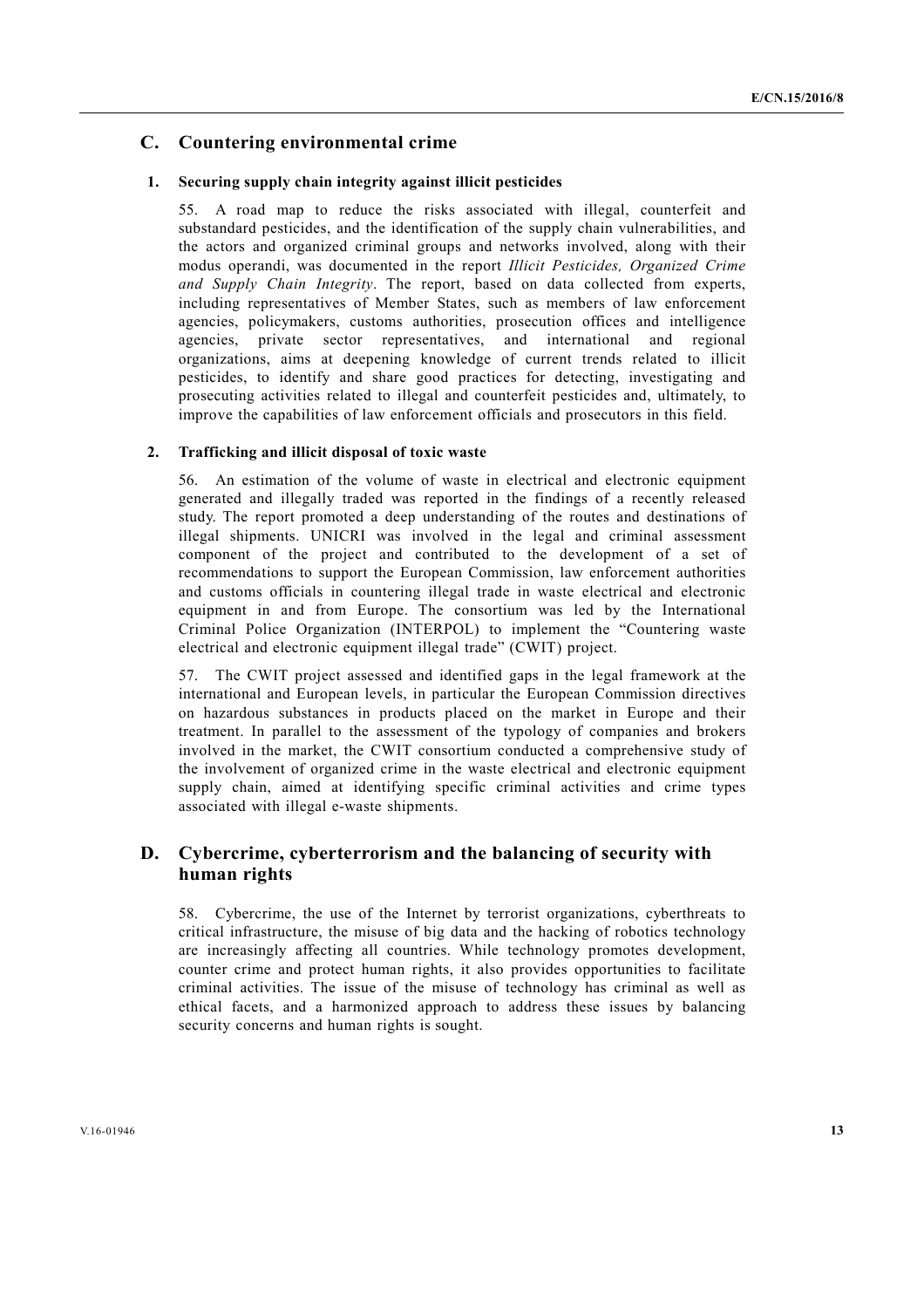#### **1. Cybercrime and cyberterrorism**

59. In 2015, UNICRI extensively contributed to the project Cybercrime and Cyberterrorism European Research Agenda (COURAGE). The project is developing a measured, comprehensive and relevant research agenda for cybercrime and cyberterrorism, guided by a highly qualified consortium involving 17 partners from 12 countries and an advisory board composed by representatives from 14 organizations including Europol, the Joint Research Centre of the European Commission and the Academy of European Law. The project involves all 28 European Union Member States.

60. UNICRI, in 2015, contributed to the compilation and analysis of existing publications related to legal, ethical and societal aspects of cybercrime and cyberterrorism to create a comprehensive and enhanced framework and inventory and develop recommendations for research into these topics. In particular, the Institute addressed the themes of social cohesion and discrimination based on gender or religion or against minorities, as well as privacy and data protection in an effort to raise awareness of these issues in order to foster the development by stakeholders of more effective responses.

61. In line with its aim to provide and share knowledge and serve as a platform for the exchange of information, UNICRI participated in the conception of the COURAGE taxonomy on cybercrime and cyberterrorism, derived from an in-depth analysis of existing classifications and categorizations in current international literature, collected in the project repository. UNICRI also led the development of the first list of cybercrime and cyberterrorism research items for the project research agenda, as well as the preparation of guidelines for the evaluation of the research outcomes which can serve to guide to better tackle cybercrime and cyberterrorism.

#### **2. Small and medium enterprises information technology security**

62. In 2015, UNICRI produced the publication "Guidelines for IT security in SMEs", which provides information on trends and cyberthreats faced by Italian small and medium enterprises. The report includes the survey conducted through the use of interviews and case studies addressed in Italian for the use of beneficiaries in order to enhance their cybersecurity measures.

#### **3. Security at the network edge (SECURED) project**

63. UNICRI is an implementing partner of the project "Security at the network edge" (SECURED), funded by the European Commission within the Seventh Framework Programme for research and technological development. SECURED proposes an innovative architecture to achieve protection from Internet threats by offloading execution of security applications to a programmable device at the edge of the network. SECURED fosters in-network management, which can significantly improve users' security and protection levels. The Institute has focused its efforts on supporting the relevant technical partners in the definition of the SECURED architecture, basing this work on the ongoing development of the project's threat model and privacy and legal assessments, and by supporting policy specification, as it relates to the formulation of security requirements.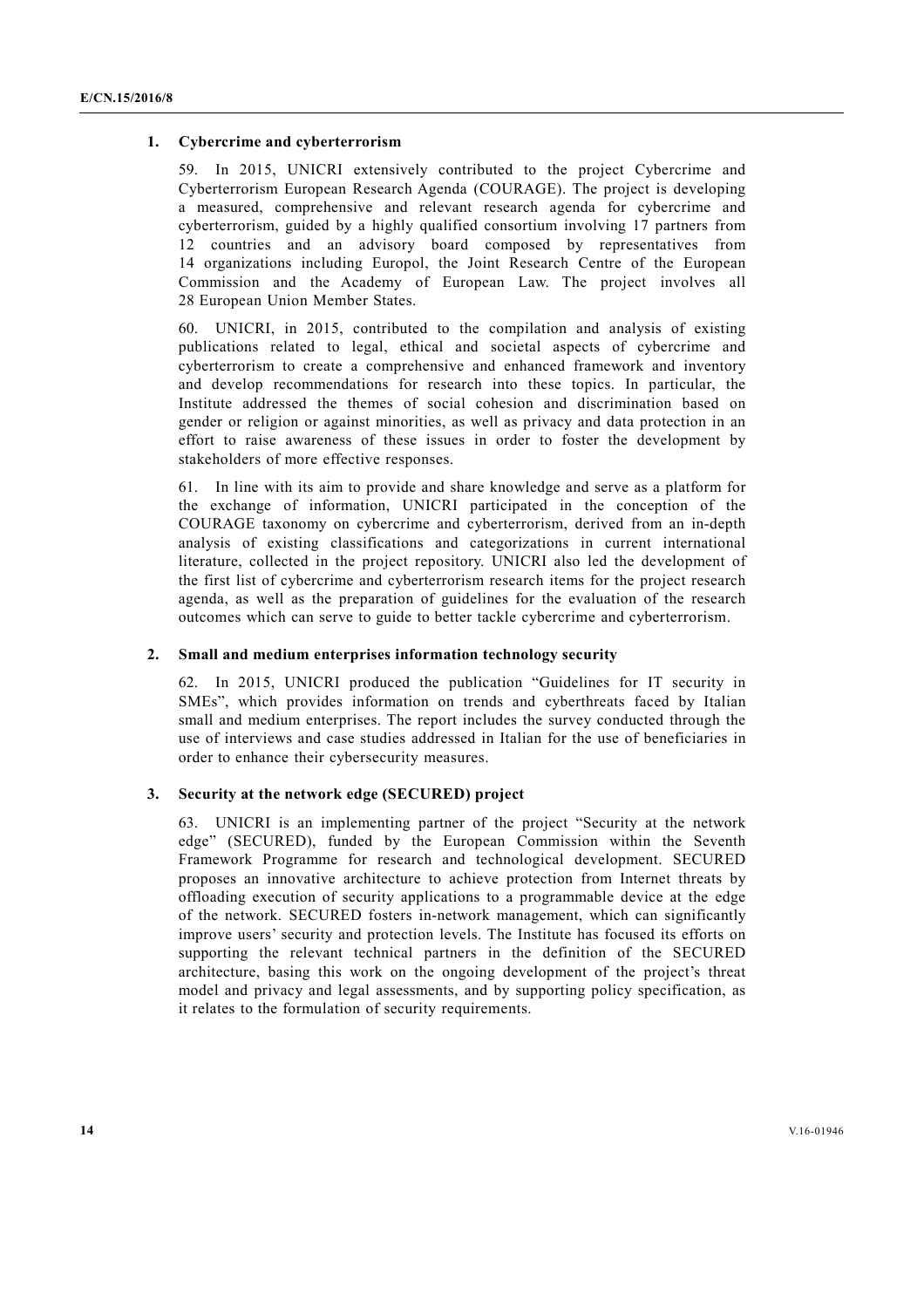#### **4. Combating all forms of discrimination and intolerance, particularly hate crime and hate speech in new media**

64. In 2015 UNICRI produced the comprehensive research report entitled *Hate Crime and Hate Speech in Europe: Comprehensive Analysis of International Law Principles, EU-wide study and National Assessments*, along with five in-depth country studies on hate crime and hate speech in France, Italy, Romania, Spain, and the United Kingdom of Great Britain and Northern Ireland.

65. Findings from the research have served as a basis for the training seminars on hate crime and hate speech in new media addressed to law enforcement and legal professionals, which are organized by UNICRI in the above-mentioned focus countries of the project "Preventing, redressing and inhibiting hate speech in new media" (PRISM). The training courses raise awareness of the phenomenon, as well as providing professionals with the tools for identifying, investigating and fighting hate speech and hate crime, which effectively increases victims' possibilities for invoking criminal and civil justice in these matters.

66. As a partner of the project PRISM, funded by the European Commission under the Fundamental Rights and Citizenship programme, UNICRI, in line with its aims, is developing effective strategies for awareness-raising, information and dissemination, both for increasing denouncements and reporting, as well as for promoting a more conscious use of language in order to reduce the use and impact of hate speech.

## **E. Reducing vulnerabilities**

#### **1. Preventing discrimination against and killing of persons with albinism**

67. UNICRI continued implementation of the research project to enhance the protection of fundamental human rights in cultural conflicts, in particular the discrimination against and killing of persons with albinism. Results are expected in March 2016

#### **2. Capacity-building for the prevention of substance abuse and treatment and rehabilitation of substance abusers**

68. UNICRI, in partnership with the authorities of the region of Calabria in Italy, continued the implementation of a regional plan for the prevention of substance abuse and the treatment and rehabilitation of substance abusers. The pilot project facilitates the integration of national and international efforts to identify good practices and to adapt them to different national contexts. The project will serve as a platform for dialogue and sharing best practices and policies among drug abuse prevention, criminal justice and health practitioners in order to support more comprehensive strategies of capacity-building in this area.

#### **3. Supporting vulnerable women affected by drug and alcohol abuse**

69. Gender differences in drug addiction and the need to support vulnerable women affected by drug and alcohol abuse represents challenges facing most societies. To respond to requests for support and guidance, UNICRI initiated the project entitled "Drugs and alcohol women network", through which a network of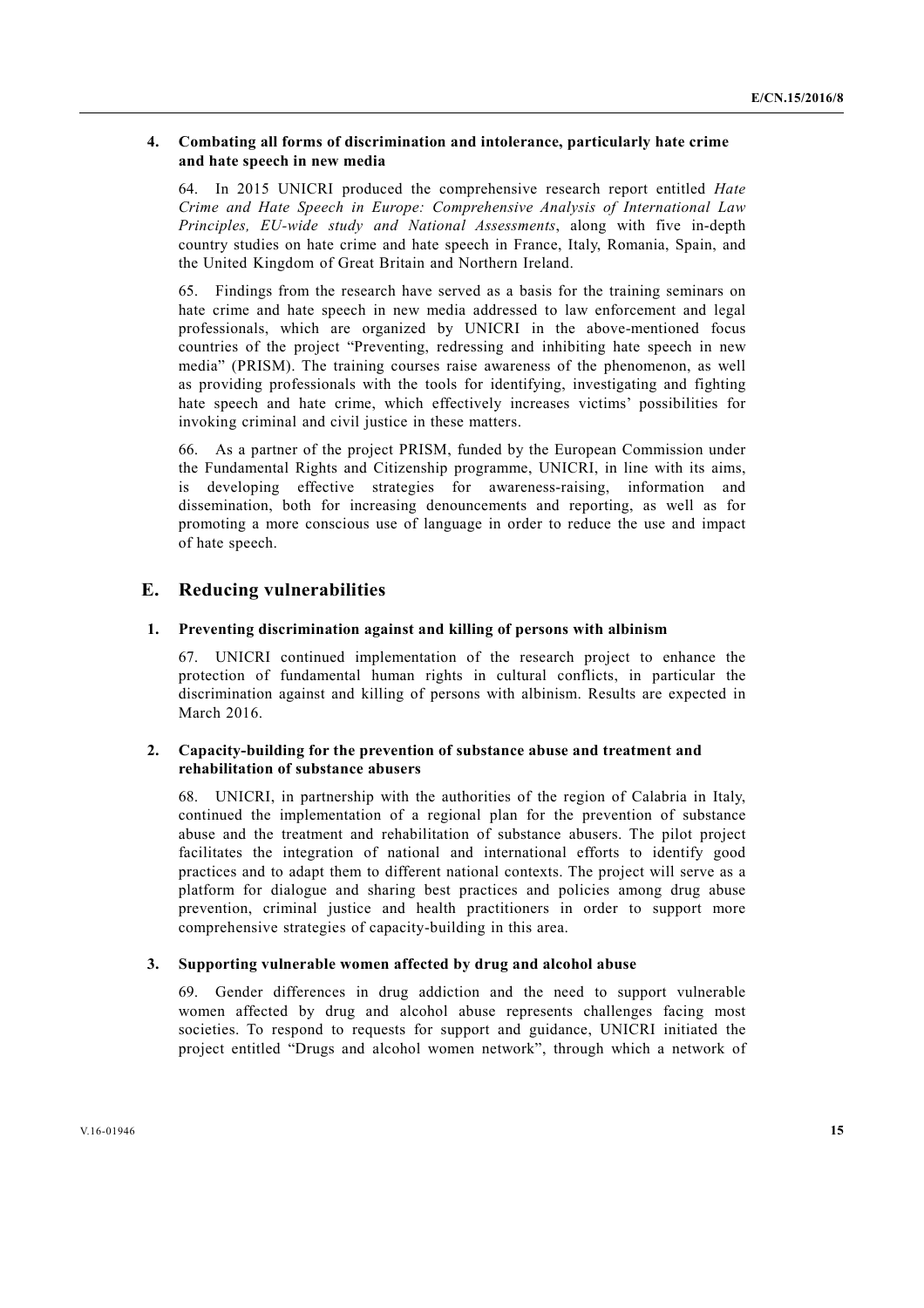professionals has been established to actively advocate and assist in the development and implementation of evidence-based interventions, policies and best practices tailored to the needs of women. The project promotes a gender-responsive approach in all addiction prevention, treatment and recovery programmes and in professional working practices tailored to women.

70. Pursuant to the Commission on Narcotic Drugs resolution 55/5, entitled "Promoting strategies and measures addressing specific needs of women in the context of comprehensive and integrated drug demand reduction programmes and strategies", UNICRI developed a series of professional tools such as best practice manuals, Internet-based learning platforms and training courses.

71. Funded by the Department for Anti-Drug Policies of the Government of Italy, UNICRI presented its project activities at the seminar on women, drugs and violence in Europe and the Mediterranean region, convened by the Government of Italy in Rome in December 2015, with participation of the European Monitoring Centre for Drugs and Drug Addiction, the Council of Europe and countries of the Mediterranean region.

#### **4. Mainstreaming gender into policy and practice of substance use prevention treatment and rehabilitation**

72. In 2015, UNICRI brought together policymakers through a symposium entitled "Addressing vulnerabilities, increasing access to services: how to mainstream gender into policy and practice of substance use prevention treatment and rehabilitation", held at the First European Conference on Addictive Behaviours and Dependencies, organized by the European Monitoring Centre for Drugs and Drug Addiction and the Portuguese Government, which presented the state of the art in the implementation of a gender-responsive agenda within drug treatment and recovery services in Europe, highlighting good practices and discussing emerging risks, obstacles and challenges to gender mainstreaming in this field. The symposium stressed the need to focus on gender differences in treatment, mental health and violence issues, when considering treatment of women who use drugs.

#### **5. Research and dissemination of best practices to counter addiction and promote healthy lifestyles**

73. The contribution of UNICRI to the project focused on producing a comparative analysis of the costs of addictions to the criminal justice systems of Poland, Portugal and Spain, with regard to variations in the policies adopted by those countries and differences in law enforcement capacities and in the sentencing of addiction-related offences. Moreover, global experiences from alternatives to incarceration for people with drug addiction have been examined, and recommendations for policies and programmes were made based on scientific evidence and best practices.

74. Prison-based interviews were conducted by UNICRI in Italy. The Institute also examined revenues generated in the illicit economy in order to enhance understanding on the actors involved in the markets of addictive products.

75. UNICRI participated in the European Union-spanning project "Addiction and Lifestyles in Contemporary Europe: Reframing Addictions Project" (ALICE RAP), a five-year research project which brings together participants from 43 research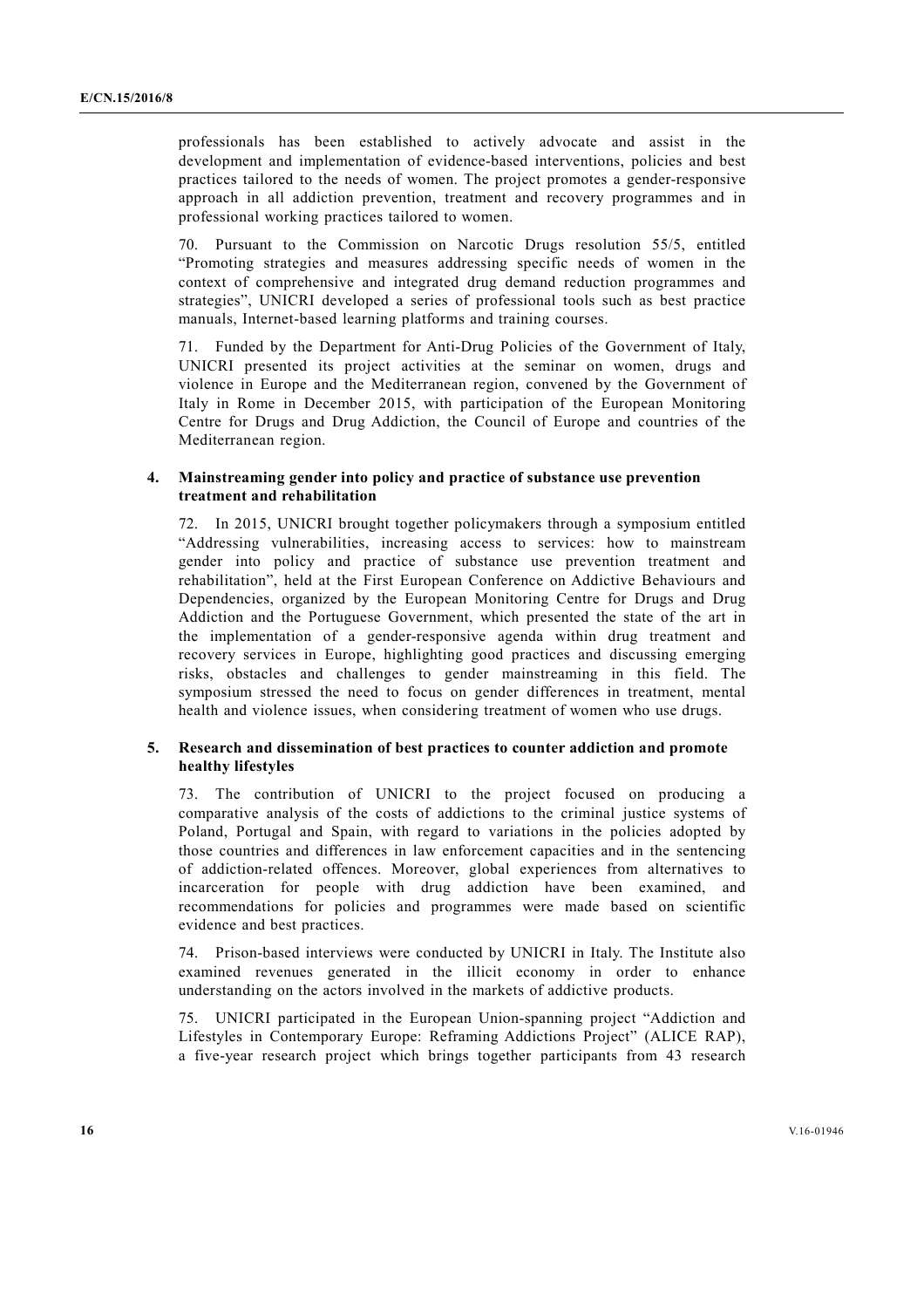institutions in 25 European countries and provides a platform for sharing information.

76. The ALICE RAP project, co-financed by the European Commission, examines the challenges posed by addictions and lifestyles to cohesion, organization and functioning of contemporary European societies. Addiction to alcohol, tobacco, illegal drugs and gambling/gaming, as well as addiction-related harms and costs, are studied through a multidisciplinary approach and foresight analysis.

#### **6. Prison and drug use: enhancing prevention and treatment and promoting alternative measures**

77. A workshop involving leading experts from different countries to discuss the economic, social and health costs of drug-related incarceration in Europe was organized by UNICRI.5 The workshop was part of the programme of the First European Conference on Addictive Behaviours and Dependencies, organized by the European Monitoring Centre for Drugs and Drug Addiction and the Portuguese Government.

78. The symposium promoted a better understanding of the impact of drug control policies on prison costs and the development of evidence-based criteria to assess drug addiction, in order to support the criminal justice sector in facilitating access to non-custodial measures for people with substance use disorder, through better coordination mechanism and management in prison settings.

#### **7. Establishing a platform to provide access to evidence-based research**

79. Through its project entitled "Scientific community on addiction", UNICRI has established a platform to facilitate the identification and diffusion of best international practices related to prevention of substance abuse and the treatment and rehabilitation of drug abusers. In addition, the Institute has set up national training programmes for professionals in countries in the Mediterranean region. The project, which uses an online platform, offers access to the most recent evidencebased research disseminated through special periodicals and newsletters, and provides practitioners, policymakers and judiciary and law enforcement personnel with an updated tool to better understand recent drug-related trends and other issues.

# **IV. Training and advanced education**

80. The objective of the cross-cutting thematic area of training and advanced education is to build the capacity of Member States through training and education to develop and implement policies that reduce crime, increase access to justice and promote peace and security.

81. UNICRI is developing programmes aimed at graduates with law degrees who may later occupy decision-making positions. In 2015, UNICRI offered its ninth annual Master of Laws programme in international crime and justice, reaching more than 360 students to date, organized jointly with the University of Turin. UNICRI is

<sup>5</sup> Workshop entitled "Prison and drug use: enhancing prevention and treatment and promoting alternative measures", held in Lisbon in September 2015.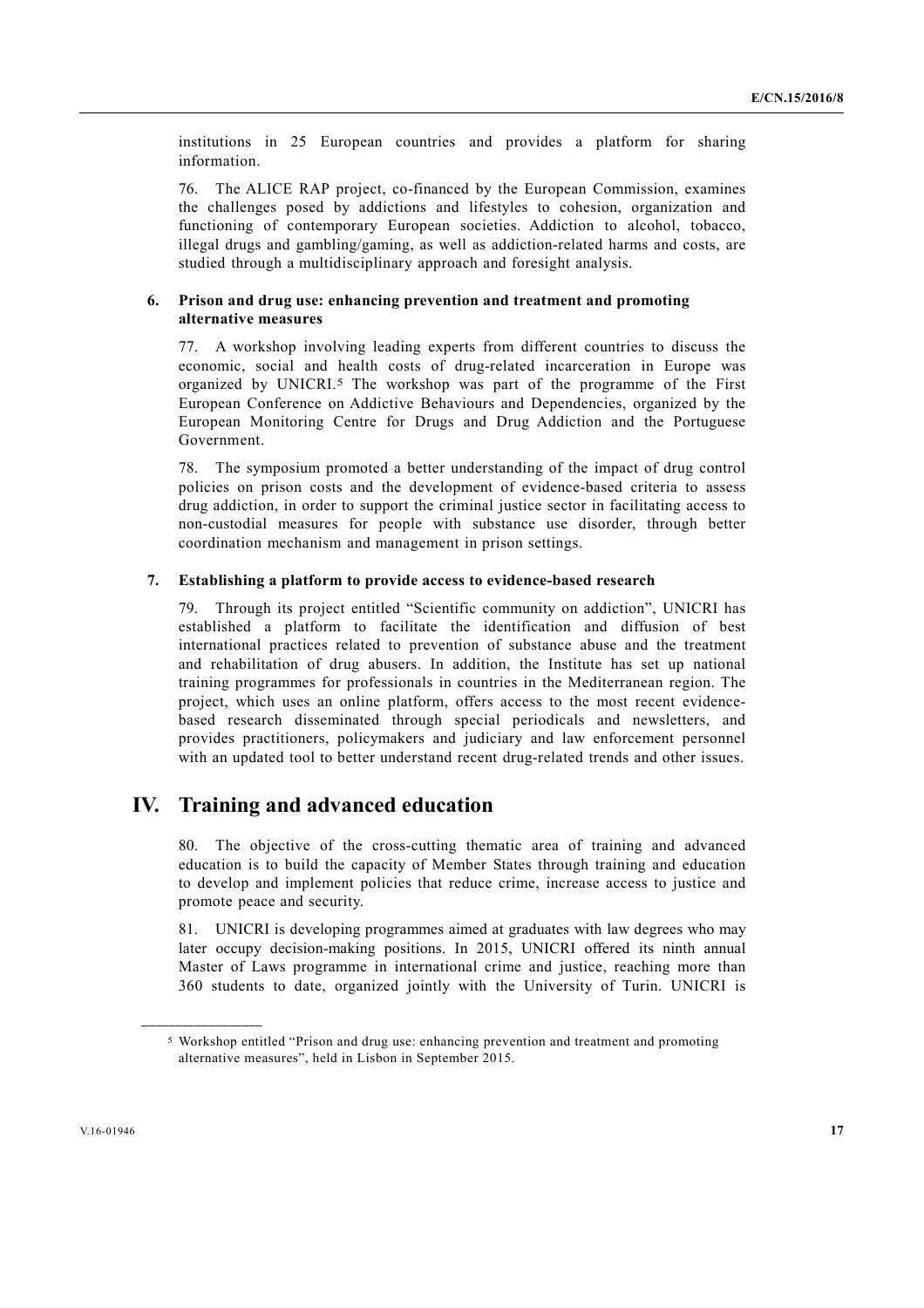increasing its student base by establishing a partnership with the Universidad Argentina John F. Kennedy to launch a joint Master of Laws programme focusing on international criminal law and justice.

82. To build capacity and share expertise, in addition to the traditional educational degree programmes, UNICRI offers an array of training and for-credit courses. The course descriptions are as follows.

#### **1. International criminal law defence seminar**

83. UNICRI designs and implements specialized training courses for executives, the judiciary and other personnel. An example of this is the International Criminal Law Defence Seminar for legal practitioners interested in litigating international criminal law cases at the national or international level. The Seminar is conducted under the aegis of the Office of the Public Counsel for the Defence of the International Criminal Court and the International Association of Lawyers.

#### **2. Environmental crimes**

84. UNICRI prepares policymakers to develop and implement laws on environmental crimes. To increase participants' foundational understanding of environmental crimes and improve their knowledge of how law enforcement bodies and judicial systems are responding, UNICRI collaborated with the Italian Society for International Organization to implement a course. The existing international legal framework was examined with a view to improve the participants' ability to address the issue in a comprehensive way and promote their role as advocates for effective change in public policies, strategies and practices.

#### **3. International experts in investigative and legal psychology**

85. UNICRI provides training in some of the most difficult topics in the criminal justice system. In cooperation with the Åbo Akademi University of Finland and with the support of the Salesian University Institute of Turin and its department CRIMELAB, UNICRI launched in December 2015 the International Postgraduate Expert Programme in Investigative and Legal Psychology, to expand participants' knowledge and develop cross-cutting proficiencies in the field of forensic psychology. The course blends theoretical lectures and practical exercises, with four trial simulations related to the crimes of homicide, rape, child sexual abuse and war crimes.

#### **4. Journalism and public information programme on new threats**

86. Recognizing the power of the media, UNICRI prepares members of the media to accurately report in the areas of justice, human rights protection, crime prevention and security through specialized training opportunities. For example, the "Journalism and public information programme on new threats" course is aimed at enhancing the capabilities of media professionals. The programme deepens an understanding of new and emerging threats, in particular those associated with the onset of globalization and technological advances.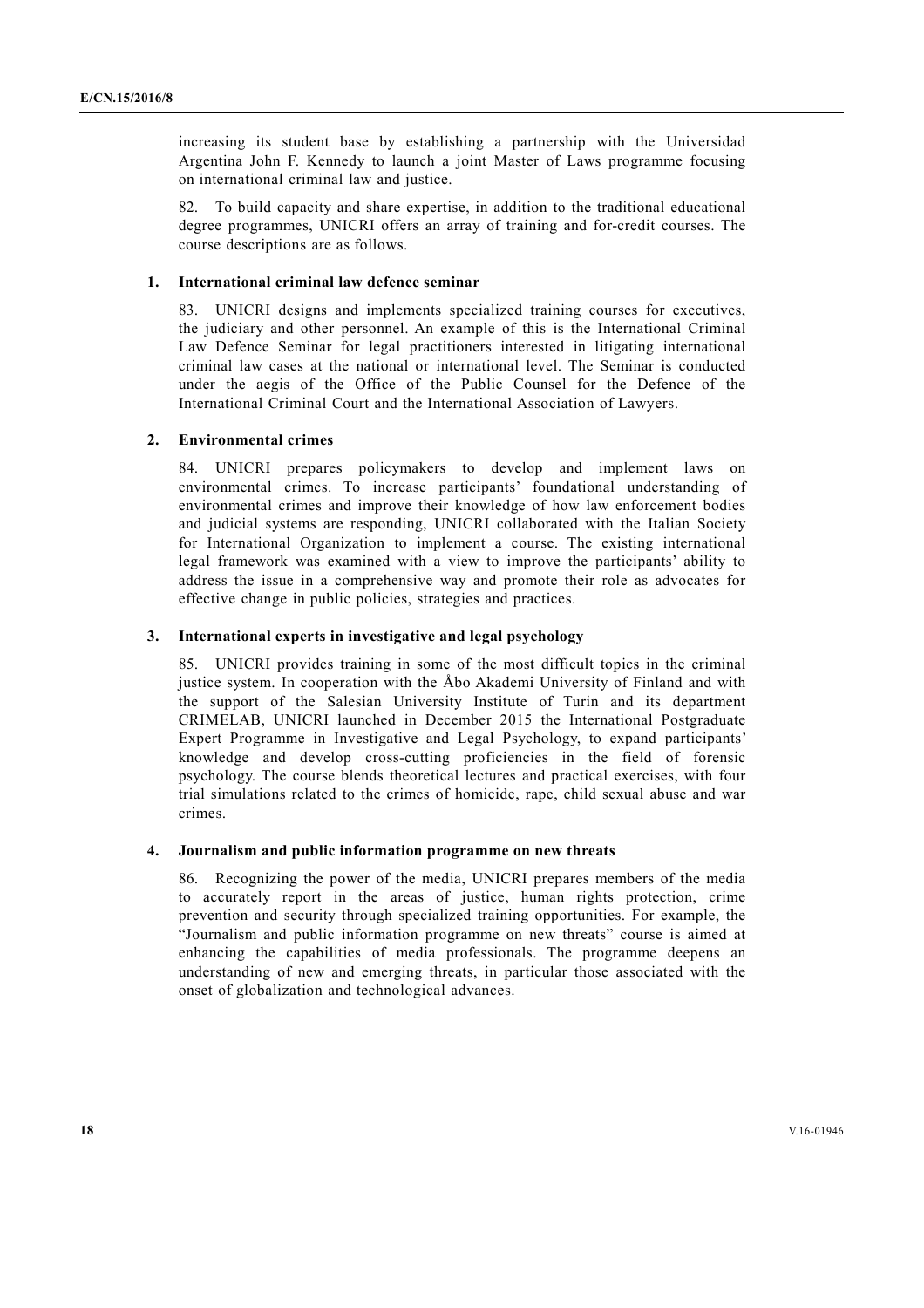#### **5. Emerging security threats**

87. Specialized training offered by UNICRI aims at deepening the knowledge of emerging security threats. In particular, the Institute is offering courses on cyberthreats; chemical, biological, radiological and nuclear risks; biosecurity; crimes against the environment; and artificial intelligence and robotics. In 2015, four courses were organized with the involvement of 70 participants.

#### **6. New initiatives**

88. The Institute is expanding its training and education partnerships with universities and training institutes worldwide. A special focus is placed on education and training at postgraduate and professional levels in order to address those practitioners most likely to have policymaking and decision-making authority. For example, UNICRI is partnering with universities and international organizations to develop courses on the implementation of the standards and norms.

## **V. Knowledge collection, exchange and dissemination**

89. The objective of this thematic area is to promote the exchange of information and to respond to the need of the international community for the dissemination of information worldwide.

90. To increase the availability of its information collection, the Board of Trustees encouraged UNICRI to focus on the use of new technologies and existing platforms. Accordingly, the Institute updated and implemented new online services in support of research, training and analysis in crime prevention and criminal justice, with increased users accessing website pages. The Institute's documentation centre continued its long-term involvement in assisting the training activities carried out by the Institute and in providing specialized resources.

# **VI. Management of the United Nations Interregional Crime and Justice Research Institute**

91. The objective of the UNICRI management team is to ensure cost-effective management, with full respect for the rules and regulations applicable to human and financial resources, and to ensure timely implementation of all programmes.

## **A. Strengthening infrastructure to support increased programme implementation**

92. UNICRI developed a strategic plan with a bifurcated focus on long-term financial sustainability and strengthening the infrastructure necessary to ensure timely implementation of projects according to grant agreements. UNICRI worked toward developing the infrastructure necessary to fully implement an increasingly nimble, rapid response capability and increased training activities in topic areas related to current projects and the Sustainable Development Goals. As a central part of strengthening the infrastructure, UNICRI worked toward implementing Umoja,